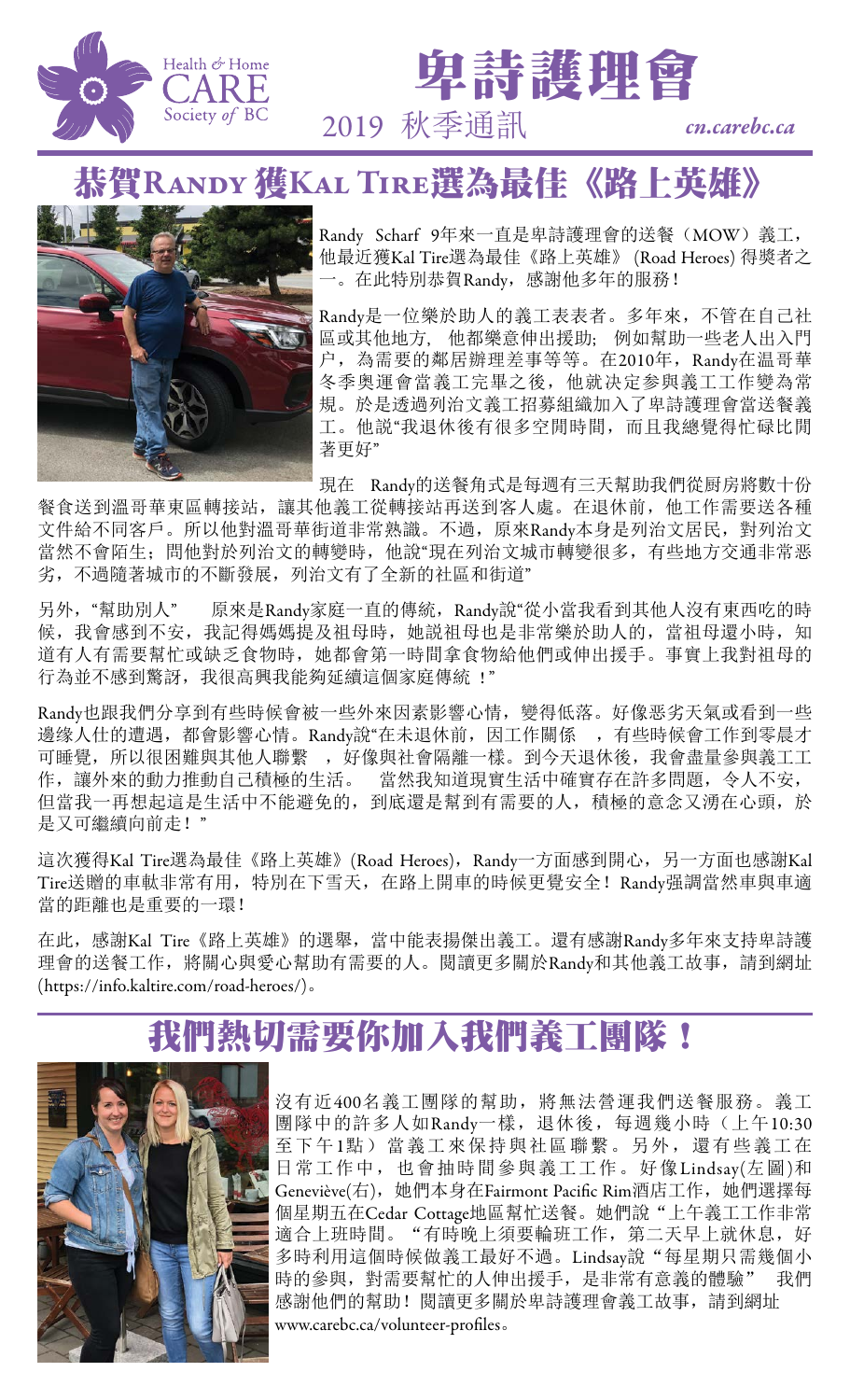

# 北溫哥華家庭暫託中心擴展計劃

感謝所有參加我們夏季午餐派對的各位來賓及其家人。感謝 在此次活動中表演的*Spirit of the South Seas* dance group南海舞蹈 團(上圖)。

我們仍然繼續努力跟進位於北溫哥華(North Shore)的家庭暫 託中心擴展計劃。

在2019年5月27日在北溫哥華 (North Shore)舉行的常務理事會會議上,正式批准了以下建議 - "一項建 於北溫哥華市非牟利多元房屋組合計劃現已通過,合作單位包括: Holllyburn Family Services, Catalyst Community Housing Society 及 Care BC 。在Care BC 6月的週年大會上,來自北溫哥華的Wendy Tse和Robert Skene一同介紹了整個研究過程。研究結果將於12月向理事會報告。

同時,在北溫哥華地區,工作人員在理事例會(7月22日)上介紹了關於Delbrook Lands 2019的城市規 劃和參與過程的結果。在會議上,市議會表示工作人員將會繼續與社區合作,為鄰近公園創建詳細設 計,並開始計劃位於Delbrook Lands東南角現有的停車場設計四層樓的建築組合。該建築組合包括一層 社區服務(老年人的暫託服務)和三層以上的社區可負擔房屋。規劃人員將開始準備章程以落實理事 會的指示,並在2019年秋季提交理事會審議。

謝謝!謝謝 Marine Drive 高爾夫球週二女子組於6月份舉 辦2019年高爾夫球錦標賽籌務超過\$26,000元!我們特別 感謝 Sue Biddle,她是卑詩護理會的送餐義工工作超過17 年,Sue帶領此活動取得圓滿成功。感謝所有参與及支持 的朋友 !

Service of the Alexander

如果想透過您的活動來支持*Care BC*的慈善項目*,* 請到卑詩護理基金會網址 *: www.carebcfoundation.ca/donate-chinese*



門票正在熱賣中!請參與我們慶祝120週年第十一屆卑詩護理會 籌款晚宴將於2019年10月17日(星期四) 於麒麟海鮮酒家舉行(City Square Mall, Van) 餐券\$98(\$50可獲退稅收條) 。 此活動將進行現場 和無聲拍賣,以及大抽獎 - 所有收益將捐助卑詩護理會各項慈善 項目。詳情請到網址:

www.carebcfoundation.ca/oct-17-2019-fundraiser

## 歡迎加入MACAULAY CLUB

感謝以下商號在2019年5月10日至 2019年8月9日成為我們 Macaulay Club成員(捐助超過\$500 元或以上),幫助Care BC各項社區服務。

- Alexander Holburn Beaudin & Lang
- Army, Navy & Airforce Veterans in Canada, Unit #284
- False Creek Community Assoc.
- JAG Management Ltd.
- Kal Tire
- The Lohn Foundation
- Mount Pleasant War Memorial Community Cooperative Assoc.
- Rick and Sandy Young Foundation
- Vancouver Shaughnessy Lions Club
- The Wolrige Foundation

同時亦感謝我們以下的項目伙伴, 包括: Fair Haven Homes Society, The Vancouver Foundation, St. George's Place Society, Vancouver Coastal Health 及鳴謝卑詩省政府的財務支援。

> 若貴公司 / 商號願意捐助支持Care BC 各項社區服務, 請電(604) 733-6614, 或網上捐獻 www.carebcfoundation.ca | Charitable Tax No.: 71276-8696-RR0002



MARINE DRIVE慈善高

爾夫球錦標賽 - 共籌得

\$26,000元!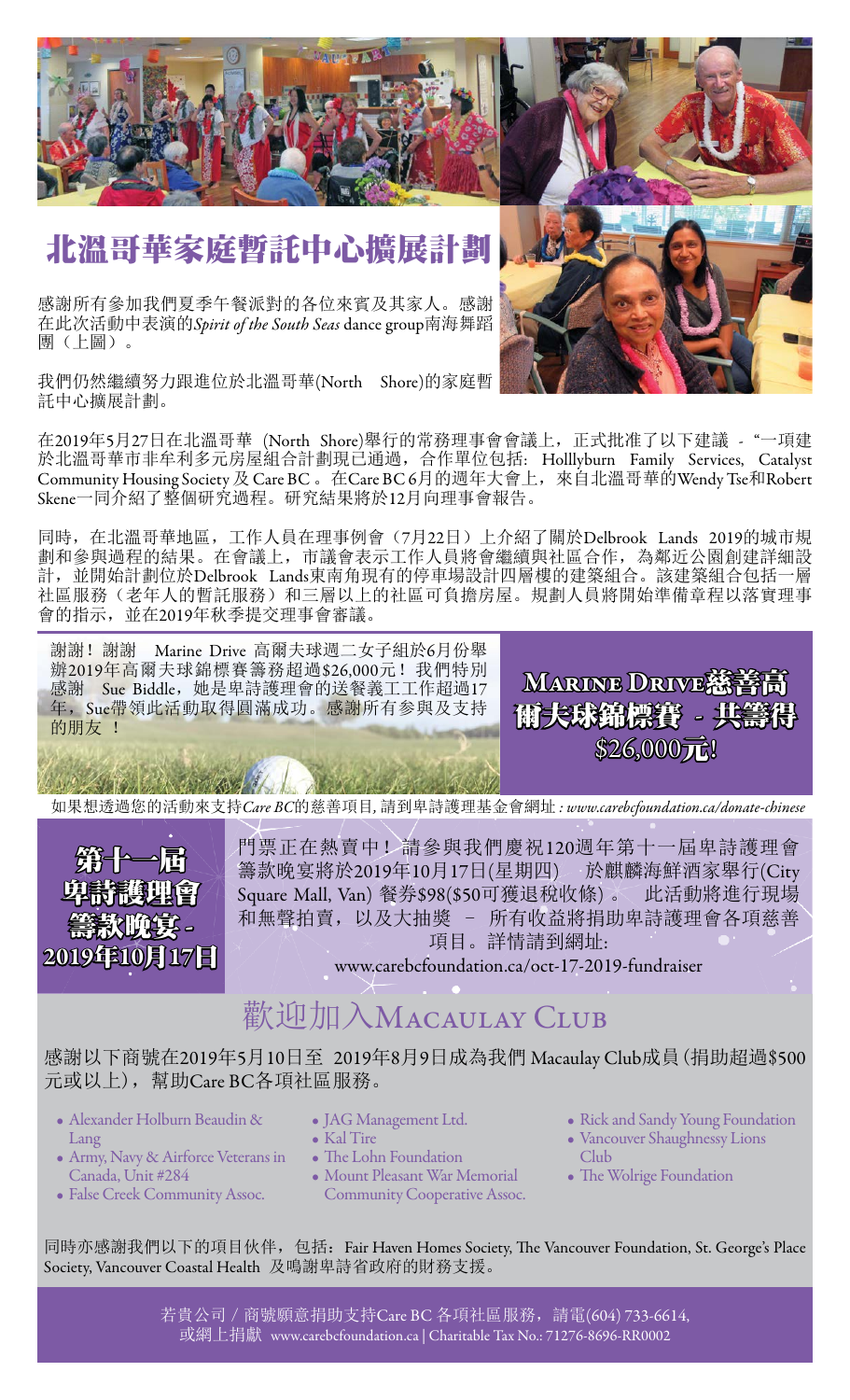

# Care BC Newsletter

*Fall 2019 carebc.ca*

Meals on Wheels | Family Respite Centre | Community Integration Project

#### Congrats Randy - Kal Tire Contest Winner!

Randy Scharf has been a Meals on Wheels (MOW) meal courier volunteer for 9 years – he was recently selected as one of the top prize winners of Kal Tire's "*Road Heroes*" contest. Congratulations Randy, and thank you for your years of service!

Randy has always been quick to lend a helping hand. For many years he would assist the older residents in his own apartment building, running errands for his neighbours when needed. After volunteering for the Vancouver 2010 Olympics, he decided to continue

with a more regular role. He found out about the MOW opportunity through Volunteer Richmond. Randy said "I had the spare time, and I've always felt it's better to be busy than idle."

In his role as a courier, Randy transports batches of meals from the kitchen in Richmond to depots around the city 3 times a week, usually in Vancouver's downtown Eastside near Oppenheimer Park or Strathcona. Delivery volunteers then pick up the meals to deliver directly to the clients.

Randy grew up in Richmond and knows the city very well. When he was working, some of Randy's responsibilities involved delivering month-end statements to clients around Vancouver. He's become even more familiar with the city in his time as a volunteer. When asked if much has changed during his near-decade of volunteering, Randy says "in some places, the traffic has gotten worse. And there are entirely new neighbourhoods and streets in Richmond as the city continues to develop."

Helping out the community has been a tradition in his family – even though Randy only learned about some of this history very recently. "Hunger and access to food has always been a concern for me," Randy said. He remembers, even as a child, that the thought of people going hungry made him uneasy. "I was chatting with my Mom and she mentioned that my grandmother was also very concerned about the



well-being of her neighbours. She would bring food to those in her community if she was aware that someone was in need." Randy said he wasn't surprised to learn this about his grandmother. "I'm glad I can continue a family tradition – even though I didn't know about it for a long time!"

Randy admits that there are times when he's less enthusiastic – like when there's heavy rain or inclement weather – but overall his experience is overwhelmingly

positive and rewarding. Now that he is retired, he looks forward to volunteering because it motivates him to get up and feel productive about his day. "When I was working afternoon shifts, I tended to stay up late after work and then sleep in the next morning. It was easy to slip in to a routine where you're less connected to the community – outside of the people who worked the same schedule."

Randy has been pleasantly surprised about the community he has experienced, even in Vancouver's most vulnerable neighbourhoods. "It's true that there are places where people have many problems, and it can be distressing to see. But we shouldn't forget that there is a very close-knit community of people living there, like all of us, just trying to get by."

Speaking of inclement weather - Randy mentioned that his new tires from Kal Tire will help him feel more confident during winter conditions – he joked that "Richmond is already quite flat so you're usually okay if you leave lots of room between you and the driver ahead during snow." But thanks to Kal Tire's Road Heroes contest, Randy will feel even more comfortable on his regular routes throughout the year. Thanks Kal Tire, and thanks again Randy for your years of support!

*Read more about Randy and the other contest winner volunteers making their communities better: info.kaltire.com/road-heroes.*



#### JOIN OUR VOLUNTEER TEAM!

We wouldn't be able to operate our charitable programs like Meals on Wheels (Western and Chinese) without help from our team of almost 400 volunteers. Many of them, like Randy, are retired; volunteering allows them to stay active and give back to the community, for just a few hours per shift (between 10:30am - 1pm). But there are more volunteers who work outside of 'office hours' who are also helping out.

Lindsay (*pictured at left*) and Geneviève (*right*), who both work at the Fairmont Pacific Rim Hotel, help out in the Cedar Cottage area every Friday. Volunteering in the late morning/early afternoon suits their work schedules perfectly. "When you work evenings/nights, sometimes you feel that you've sat around the house all morning", says Lindsay. She describes their commitment as "only a couple hours a week", but it's a very meaningful experience for them both - and we're very appreciative for the help!

*Learn more about Care BC volunteer opportunities at www.carebc.ca/volunteering.*  Read more stories about our volunteers at www.carebc.ca/volunteer-profiles.